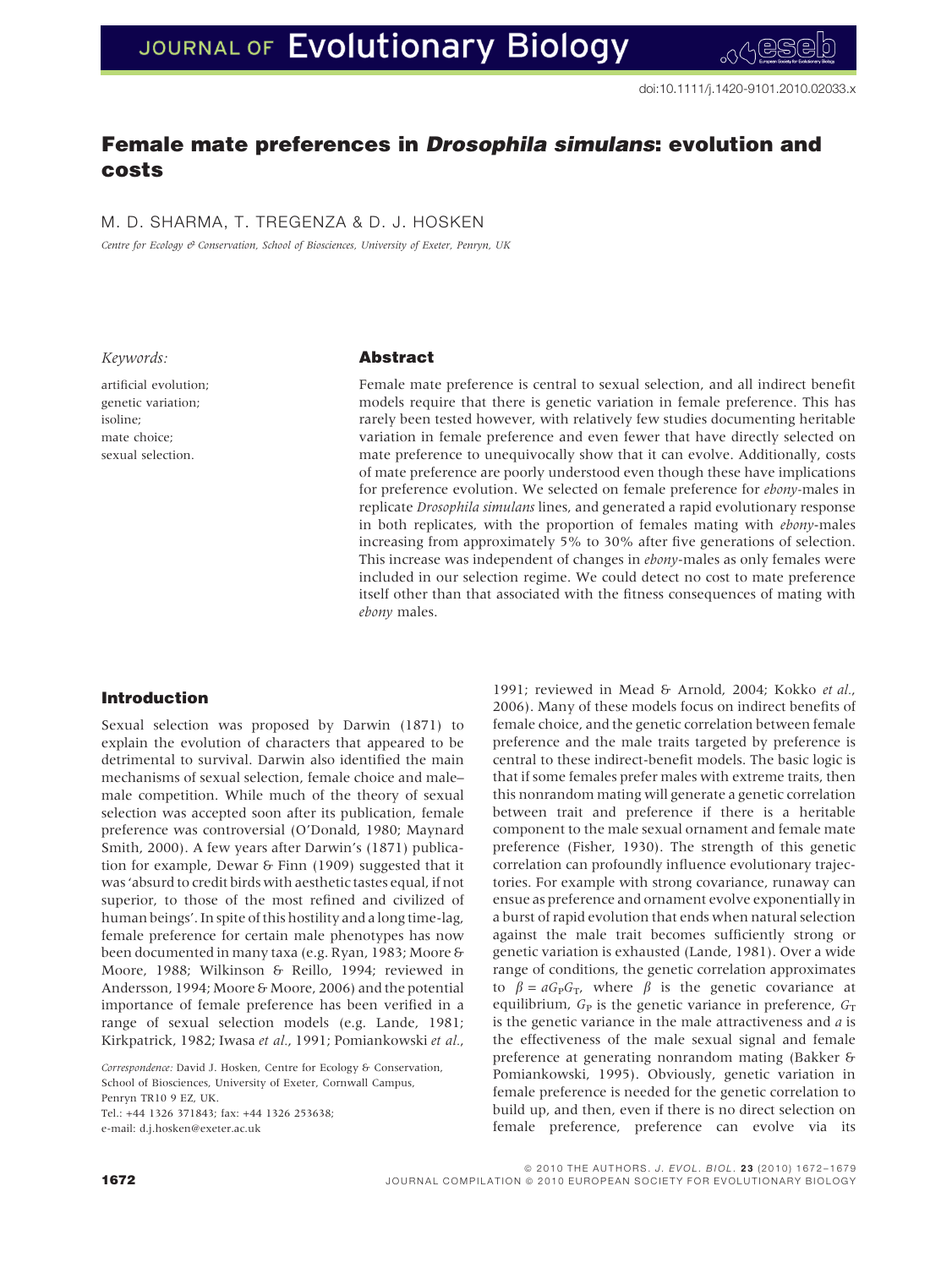association with male sexual traits, with increased preference selecting for further trait exaggeration and so on (Fisher, 1930; Lande, 1981). However, in spite of the central role female preference plays in sexual selection (Heisler, 1984a; Bakker & Pomiankowski, 1995; Chenoweth & Blows, 2006), and in the importance of genetic variation for preference, preference is still relatively poorly studied. This has prompted repeated calls for more investigations of the genetic variation in female preference (e.g. Heisler, 1984a; Bakker & Pomiankowski, 1995; Wagner, 1998; Bakker, 1999; Mead & Arnold, 2004), as a general lack of variation in preference would require a serious revision of our current understanding of sexual selection (Bakker & Pomiankowski, 1995; Mead & Arnold, 2004).

Direct selection on female preference, either via fecundity or longevity costs, has also been shown to be important in models of sexual selection (Mead & Arnold, 2004), particularly because indirect effects, such as those generated by the correlation between preference and trait, are likely to be small relative to direct effects (Kirkpatrick & Barton, 1997). Furthermore, Lande's (1981) model of runaway assumed no direct selection on female preference, and when direct selection on preferences was initially incorporated into genetic models of sexual selection, single point equilibria frequently resulted, and runaway was therefore considered unlikely (e.g. Iwasa et al., 1991; Pomiankowski et al., 1991). However, more recent investigations suggest that these equilibrium points may be unstable and even with direct selection on female preference, runaway can still occur (e.g. Hall et al., 2000; reviewed in Mead & Arnold, 2004). It has also been suggested that costs of preference are likely to be ubiquitous through pleiotropic effects of preference genes or search costs associated with preference for certain males (Kirkpatrick & Ryan, 1991; Ryan, 1997; Hall et al., 2000), and costs of preference have been documented (e.g. Englehard et al., 1989). Nonetheless, although there are many investigations of costs of mating (e.g. Martin & Hosken, 2004), there is little empirical data on preference costs or direct selection on preference, prompting calls for more effort in estimating them (Wagner, 1998; Hall et al., 2000; Mead & Arnold, 2004). Unfortunately, it is difficult to assess costs of preference beyond those associated with mating with particular males (Maklakov & Arnqvist, 2009), but in spite of this, investigations of potential preference costs are sorely needed (Heisler et al., 1987; Maklakov & Arnqvist, 2009).

One way to unequivocally document genetic variation in female preference is to select on it (Bakker & Pomiankowski, 1995), and this is the approach we use here with Drosophila simulans. We have previously investigated the genetics of sexual selection in this species, primarily from a male perspective, to show that male attractiveness is heritable (Taylor et al., 2007) and positively associated with sperm competitiveness (Hosken et al., 2008). Additionally, there does not appear

to be any direct selection on female preference because female fecundity is not directly influenced by their choice of mate (Taylor et al., 2008a,b, 2010). However, this inference was based on counts of offspring produced rather than eggs laid, and as such, may partially confound offspring fitness with female fitness (Wolf & Wade, 2001). Here, we first used iso-female lines to test for genetic variation in one measure of female mate preference. We then used artificial selection and experimental evolution to further investigate female preference and potential costs of preference. Although we find that there is variation in preference across isolines and that female preference evolves rapidly when subjected to selection, we could find no costs to preference beyond those associated with the quality of females' mates.

#### Methods

#### Fly stocks

The base-line wild-type populations of *D. simulans* used here were derived from twenty iso-female lines supplied by the Centre for Environmental Stress and Adaptation Research, La Trobe University, Australia. These were collected from the wild in 2004. They had been maintained in large population cages (ca. 800–1000 flies⁄ cage) with overlapping generations for 4 years prior to the start of this investigation and have been found to harbour considerable genetic and phenotypic variation (e.g. Taylor et al., 2007, 2008a; Wright et al., 2008). The ebony stock population was established using a strain obtained from the Tucson stock centre and was maintained as above for over 50 generations. Ebony is a phenotypic body-colour mutant with reduced fitness. Ebony flies are partially blind, often have courtship defects (including licking females less and altered courtship song), and males are frequently more aggressive (Søndergaard, 1985). All flies were reared on 'Drosophila quick mix medium' (supplied by Blades Biological, Edenbridge, Kent, UK) at 25  $^{\circ}$ C and a 12 : 12 h light:dark cycle. Subsequent housing conditions followed this regime unless stated otherwise. Flies to be used in preference selection lines (and subsequent preference cost assays) were initially collected as virgins from stock population laying vials (ebony and wild type: housed separately). Briefly, laying pots were left in the population cages overnight and then removed and housed under standard conditions (25 °C: 12 : 12 light). Virgin flies emerging from the laying pots were separated and housed by sex (< 10 flies per vial) with an excess of the culture medium for 3 days before initial pairings to start the selection lines.

#### Isolines

We used six of our original isolines and collected 60 virgin males and females from each. Again we collected

ª 2010 THE AUTHORS. J. EVOL. BIOL. 2 3 (2010) 1672–1679

JOURNAL COMPILATION © 2010 EUROPEAN SOCIETY FOR EVOLUTIONARY BIOLOGY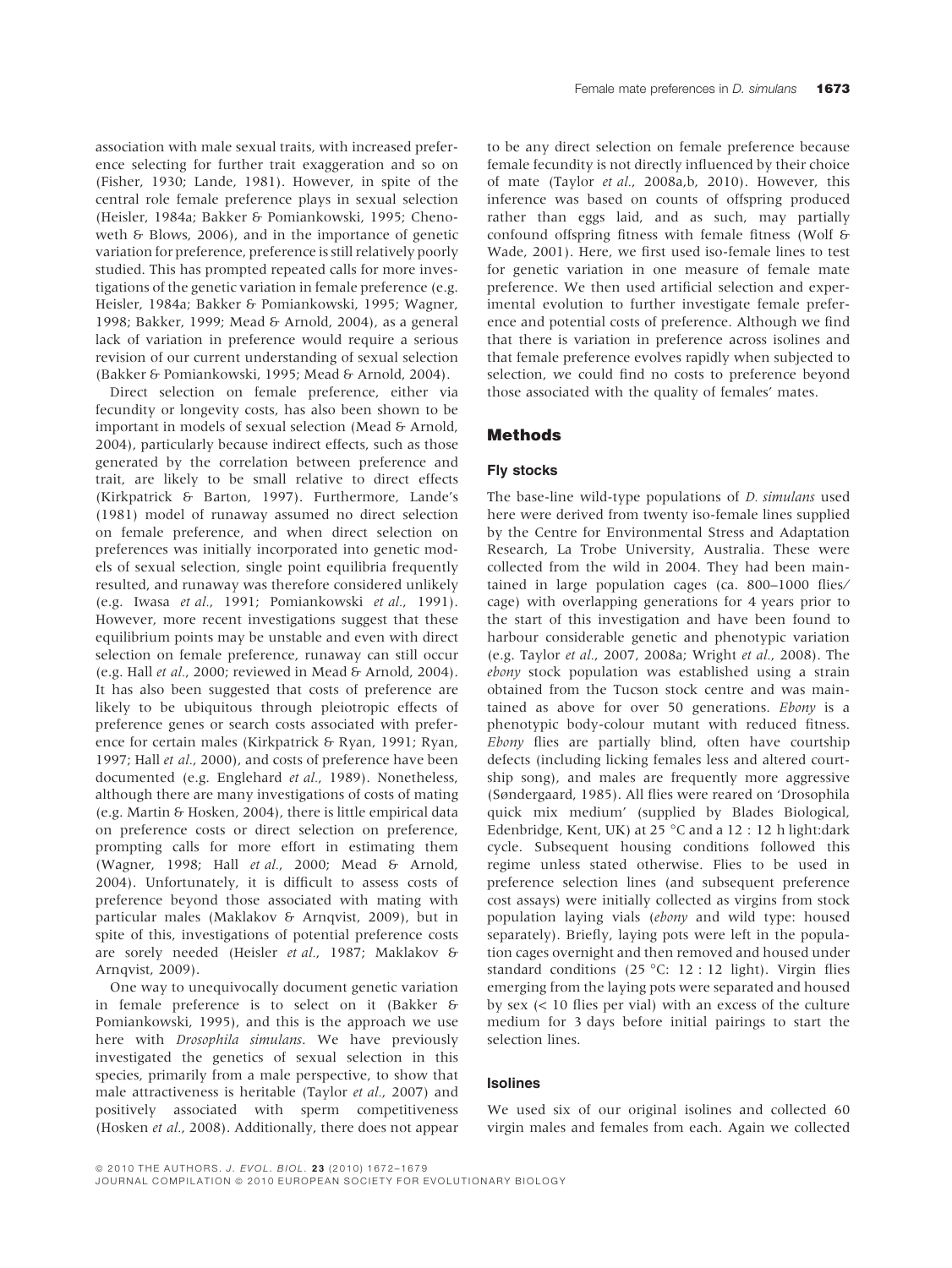emerging virgin adults and housed them by sex (within isoline) at densities of no more than 10 flies per vial, with an excess of the culture medium for 3 days prior to experimental pairings. When flies were 3 days old, females from each line were paired with males (i.e. one female was placed with one male) from each line in a fully factorial and balanced design. We measured the time it took for a female to copulate with a male (copulation latency) as our indicator of preference (time from introduction of male to mating – this correlates with time from first courtship to mating but is easier to measure: Taylor et al., 2008a). This is one standard measure of female preference in Drosophila (e.g. Speith, 1974; Ritchie et al., 1999; Acebes et al., 2003) and is consistent with preference definitions as it reflects the tendency for females to mate with certain males (Heisler et al., 1987; Jennions & Petri, 1997). Additionally, male Drosophila cannot force copulation in nonteneral females (Eberhard, 2002) but use a range of courtship behaviours (e.g. Pitnick, 1991; Droney, 1996; Ritchie et al., 1999; Acebes et al., 2003) that a female interrupts with her own acceptance or rejection signals (Speith, 1974). As such, hardened females primarily determine whether or not copulations occur in Drosophila (Markow, 1996). Because females determine when copulation occurs, we reasoned that females should copulate faster with more attractive, preferred males. Additionally, measuring preference this way excludes any potential for male–male competition to interfere with female choice. Mating latency (log transformed) was then analysed using univariate GLM with female and male isolines as random factors. We also note that although it is possible to calculate heritabilities from isolines, this should ideally be done within five generations of line establishment (Hoffmann & Parsons, 1988). Because our lines had been in captivity for much longer than this, we did not calculate preference heritability using these data. Nonetheless, differences across isolines would indicate genetic variation in female preference (Hoffmann & Parsons, 1988).

### Selection lines

Here, we selected on ebony female preference for ebony males in two independent populations (lines) and maintained a single control line at the same average population size as the selection lines. In the selection lines, only ebony females that mated with ebony males were used to found each subsequent generation, whereas in the control line, females were chosen at random and therefore probably predominantly included females with preference for wild-type males (ca. 95% of stock ebony females mated with wild-type males when given a choice). Although this is a highly artificial system, it does demonstrate how preference could evolve and also allows us to investigate potential costs of preference.

On the day of mating, virgin males (collected as virgins from the stock populations each generation of testing)

were transferred into the mating vials without any anaesthesia (de Crespigny & Wedell, 2008). We measured female preference by exposing females (100 per line) to pairs of males (one wild-type, one ebony) for a maximum of 3 h and scored which male a female mated with. Female preference measured this way is consistent with preference definitions: preference reflects the propensity for females to mate with certain males (Heisler et al., 1987; Jennions & Petri, 1997; and see Isoline section above). While this allows for male–male competition, which can potentially confound female mate choice, our selection regime allows us to take this into account. Every generation tester males were derived from our two stock populations (ebony and wild-type), and hence there was no opportunity for adaptation to occur in the males (in response to female preference). This also means that if our measure of mate preference was solely because of male–male interactions, or males more generally (i.e. there was no female genetic variation in our measure of preference), then there would be no change in female preference over time. The fact that there was a response indicates that our measure of preference is capturing some component of females' mate preference.

Soon after copulation was complete, males were removed from the vial and in the selection lines, females that mated with ebony males were allowed to oviposit for 24 h. Subsequent generations of females in the selection lines were derived from the offspring obtained from these matings and were tested in the same way each successive generation. Females providing offspring for the control line were chosen at random, but the census size of control dams was deliberately kept at the mean selection line number (see Fig. 3).

After five generations of selection, realized heritabilities were calculated using Falconer's (1981) method for threshold traits. With this method, the two phenotypes, mating with *ebony/not-mating with ebony*, are assumed to be because of an underlying, continuous trait referred to as liability. Liability is normally distributed and is measured in standard deviation units. Individuals above a certain threshold show a certain phenotype, whereas those below it show another (mating with ebony/notmating with ebony) (Falconer, 1981). Because liability is continuous, it is amenable to standard quantitative genetic analyses and trait heritability is then calculated from the cumulative response to selection (e.g. Radwan, 2003). This is the recommended method for calculating preference in binary choice trials such as we use here (Bakker, 1999).

After selecting on preference, documenting a response and estimating its heritability, we randomly (with respect to preference) selected 100 virgin (ebony) females from each selection line and housed them with 100 virgin ebony and 100 virgin wild-type males in population cages (one for each line). Excess food was provided, and free mate choice and overlapping generations were allowed.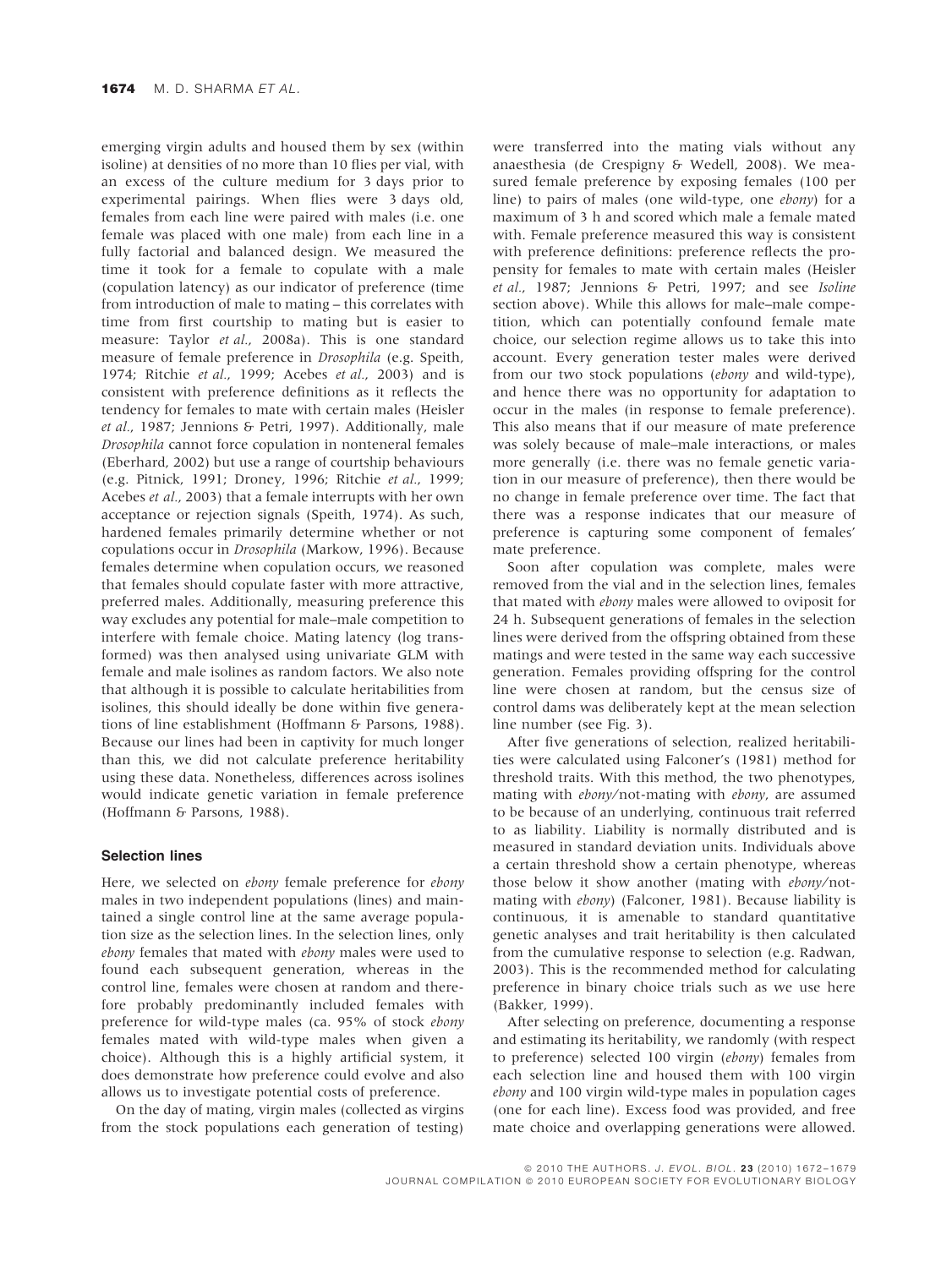This relaxed the strong directional selection on preference we had previously imposed. After two generations of relaxed selection, ebony female preference for ebony males was again assessed. This allowed us to estimate the decay of preference and hence preference costs in the absence of direct selection favouring female preference for ebony. However, because ebony flies have lower general fitness than wild-type flies, we needed to estimate the direct fitness costs of mating with ebony males to assess any potential costs associated with the preference itself. To do this, crosses between ebony females and ebony and wild-type males were conducted. The relative fitness of ebony flies was calculated using the number of offspring to emerge within 7 days after first eclosions from vials in which singly mated females had laid for 24 h. This relative fitness measure was then used to predict a rate of preference decay when selection was relaxed. This is easily carried out from generation 1–2 as only ebony and wild-type flies are present at generation 1, but in subsequent generations, calculations become complicated by the presence of various heterozygotes and backcrosses. Hence, we only compared preference decay at generation 2. We found that  $ebony \times ebony$ crosses had a relative fitness of 0.51 and conservatively assuming the fitness of heterozygotes (ebony/wild-type crosses) to be the same as the wild-type females (see Dobzhansky, 1947; Moree & King, 1961), the relative fitness of ebony preferring females from generation 1–2 of relaxation was 0.58 (this includes heterozygous females that preferred ebony males and ebony homozygous females that preferred ebony males). In the absence of any additional costs, the decay in female preference for ebony once we relaxed selection would be purely because of this fitness deficit of the ebony-preferring females (Table 1). Note we ignore all potential indirect effects as they will be small relative to direct effects (Kirkpatrick & Barton, 1997). We note that this aspect of the study is not particularly strong. For example, by estimating cost over only two generation, we could confound costs with epistasis for preference (relaxing selection could lead to recombinational breakdown of more favoured complexes of preference genes and hence rapid decay might not indicate costs per se: but see Results), and just because we saw a rapid response to selection we may not see a rapid decay. Nevertheless, we include this component here as an example of how such costs could, in principle, be assayed.

Table 1 Expected decay of *ebony* preference in the experimental populations based on an estimated relative fitness of 0.51 for ebony preferring females from generation 0 to 1 and of 0.58 from 1 to 2.

| Generation |       |       |      |
|------------|-------|-------|------|
| Rep. 1     | 32.63 | 16.64 | 9.65 |
| Rep. 2     | 28.88 | 14.73 | 8.54 |

# **Results**

# Isolines

Analysis of the female preference (latency to mate) across the isolines revealed significant differences across female  $(F_{5,324} = 12.26; P < 0.001)$  (Fig. 1) and male genotypes  $(F_{5,324} = 3.98; P = 0.002)$ . The interaction between male and female identity was also significant ( $F_{25,324} = 2.93$ ;  $P < 0.001$ ) (Fig. 2). This indicates that there is genetic variation in this measure of female preference in our population (Fig. 1) that was not simply because of differences in female receptivity, because there were also male identity effects. Additionally, the interaction indicates female responses depended on male identity, and not all female genotypes agreed on the attractiveness of each male genotype.

#### Selection lines

There was a steady increase in the number of females preferring ebony-males as mates. In the base population only about 5% of females mated with ebony, and this proportion remained more or less constant in our control line (Fig. 3). In the selection lines however, there was an increase over time to about 31% of females choosing ebony by generation 5. The realized heritability of preference averaged across replicates was  $h^2 = 0.26 \pm 1$ 0.11 (0.24 and 0.28 in each line).

Based on the relative fitness of the ebony–ebony cross, 9.7% of females in line 1 were predicted to prefer ebony 2



Fig. 1 Mean  $(\pm SE)$  female preference for six *Drosophila simulans* isofemale lines (wild-type). Preference was measured here as mating latency (means for 60 females per line). Shown here are the untransformed data. Significant differences between lines (post hoc tests of log-transformed latency – Fisher's PLSD: 3 < 1–6; 1 < 6; 5 < 6; 2 < 6. Tukey–Kramer: all significantly differ) indicated there is genetic variation for this measure of preference, and note that there were also significant effects of male genetic background and an interaction between female and male genetic background (see Fig. 2).

ª 2010 THE AUTHORS. J. EVOL. BIOL. 2 3 (2010) 1672–1679

JOURNAL COMPILATION ª 2010 EUROPEAN SOCIETY FOR EVOLUTIONARY BIOLOGY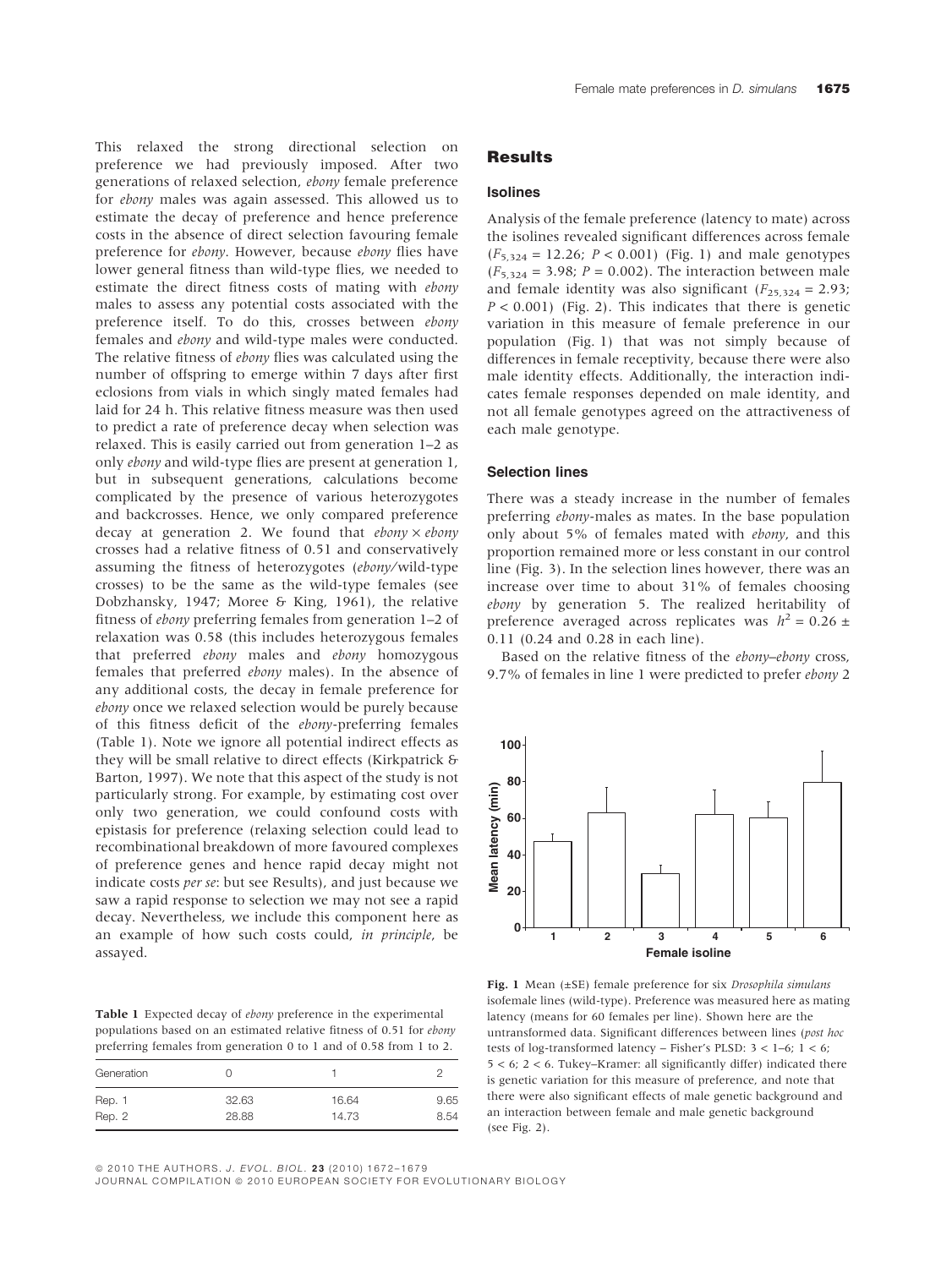

Fig. 2 The interaction between male and female genotype influencing female preference assessed using wild-type isofemale lines. Preference was measured here as mating latency. On the x-axis are the same six isolines shown in Fig. 1, with specific responses to each male genotype (the points connected by a line: i.e. all diamonds represent males from isoline 1, open squares males from isoline 2, and so on. See Figure inset). This interaction between male and female genotypes was statistically significant.

Fig. 3 Changes in the proportion of females preferring to mate with ebony-males over five generations of selection. Dashed lines (joining triangles and circular symbols) are the two upward selection replicates, whereas the solid line (connecting the solid squares) is the unselected control. Only females were included in the selection regime (all males came from populations cages every generation) and the control line was maintained at the same census size as the average of the selection lines.

**012345**

**Generation**

**0.00**

generations after relaxation of selection, whereas for line 2 the corresponding prediction was 8.5%. The observed values were 15% and 12%, respectively. Although the observed values were slightly higher than predicted (i.e. decay was slower than predicted), contingency tests indicated differences were not statistically significant (both  $\chi^2$  < 1.15; both *P* > 0.28).

# **Discussion**

Our main finding was that selecting on female preference for ebony males generated a steady increase in the proportion of females mating with these males, and our estimate of preference heritability was moderate. We also found that isolines differed in another measure of female preference, the speed at which females mated with a male (latency to mate), which also indicates there is genetic variation in female preference. However, we found no evidence for preference costs over and above the cost of mating with ebony males. We discuss each finding and their main consequences in turn.

Female preference can be measured in a number of ways, but it is generally agreed that preference reflects a female's inclination to mate with certain males (Heisler et al., 1987; Jennions & Petri, 1997). In accordance with this, we assessed female preference in two ways and found genetic variation for both measures, including unequivocal evidence that preference can evolve. Genetic variation for female preference has previously been documented in a small number of taxa (e.g. O'Donald & Majerus, 1985; Moore, 1989; Ritchie, 1992; reviewed in Bakker, 1999), including Drosophila (e.g. Heisler, 1984b; Scott, 1994; McGuigan et al., 2008). Previous estimates of preference heritability are generally lower than 60% (Bakker, 1999), which is what we find here assuming preference is polygenic, which it seems to be (based on the responses seen). Most models of sexual selection also assume preference is polygenic and consistent with this, there is evidence in *Drosophila* that multiple chromosomal regions contribute to complex behaviours like mating, attractiveness and mate preference (Kawanishi & Watanabe, 1981; Heisler, 1984b; Mackay et al., 2005;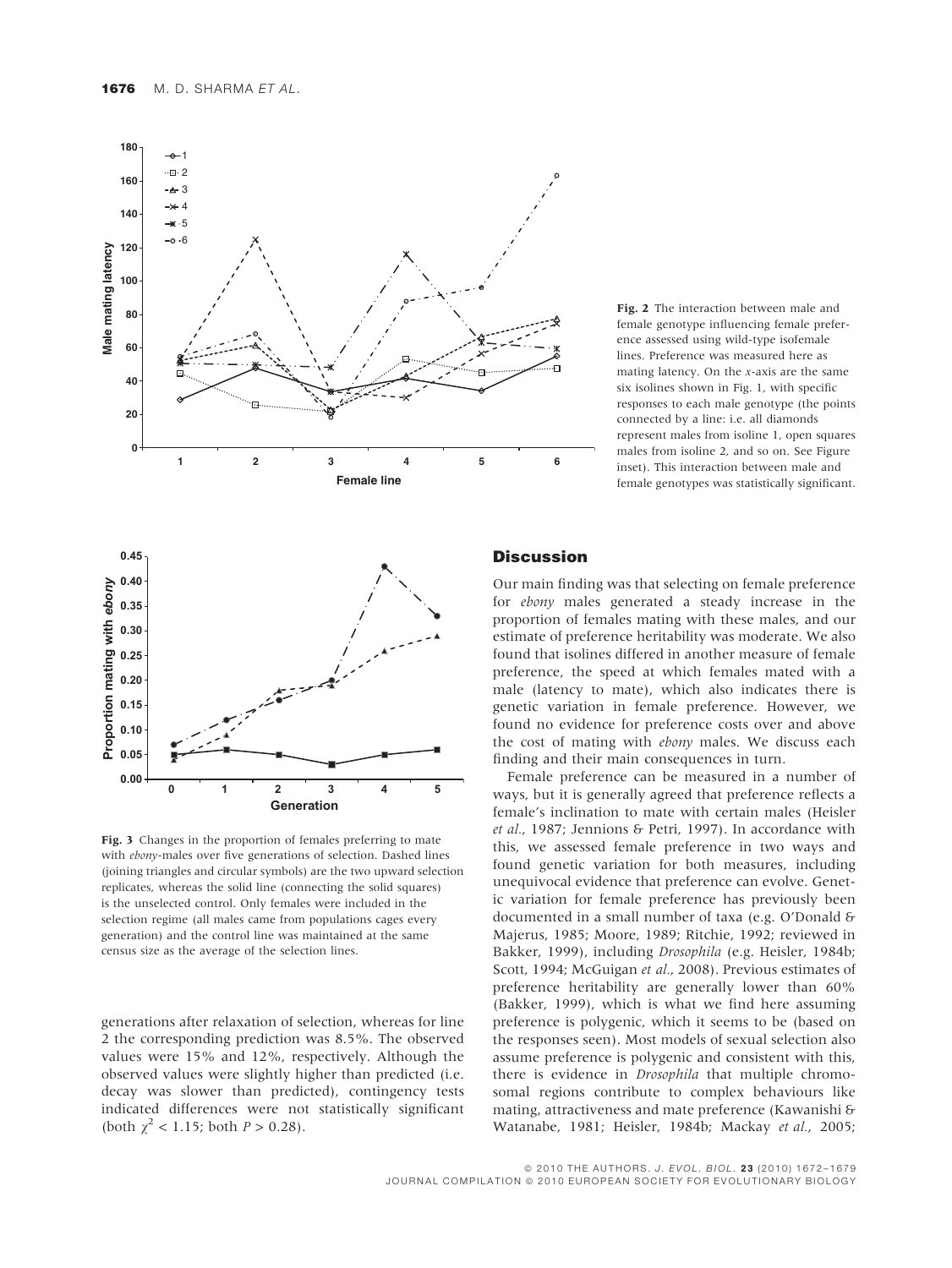Gleason et al., 2009). It is worth noting that preference was also significantly heritable if we assumed it was determined at a single locus (data not shown).

Genetic variation in preference is essential for models of indirect mate-choice benefits, and the current study provides evidence for genetic variation in female preference in D. simulans. We have previously found no evidence of good genes or direct benefits⁄ costs to mate choice in our wild-type population (Taylor et al., 2008a,b, 2010) but have documented genetic variation in male attractiveness (Taylor et al., 2007; Hosken et al., 2008), which indicates that Fisherian benefits are probably the only benefit available to females via their choice of mate in our population. Direct testing of this requires that we identify the precise male characters on which females make their choices. This is something we are currently undertaking, with cuticular hydrocarbons and song likely to be important (e.g. Speith, 1974; Blows & Allan, 1998; Ritchie et al., 1999). However, when there is genetic variation in male attractiveness and female preference (which we find), nonrandom mating (which we also find), and the strength of other selection acting on each trait is relatively weak, it is difficult to see how Fisherian effects can be avoided (Shuster & Wade, 2003; and see Lande, 1981). We nevertheless emphasize that what we document in our study population need not be indicative of natural populations of D. simulans, nor does the genetic variation we document in preference indicate preference polymorphism exists in nature (i.e. we are not claiming what we see in the laboratory is necessarily equivalent to the wild). This remains to be investigated. We also note once more that the isoline results indicate genetic variation in female preference (the significant female identity effect), but this was not simply because of receptivity differences between isolines as there were male identity effects and an interaction between female and male genotypes. Thus, female preference depended on male identity, but not all female genotypes agreed on the relative attractiveness of male genotypes. This is precisely what is required to build up a genetic correlation between male attractiveness and female preference.

Genetic variation in female preference has rarely been documented (Bakker, 1999; Mead & Arnold, 2004) and estimates of preference costs are even rarer (Heisler et al., 1987; Maklakov & Arnqvist, 2009). Costs of preference can come in many forms, but of particular interest are direct costs to females because of differences in their mating preference (Heisler et al., 1987; Maklakov & Arnqvist, 2009). We tried to estimate this latter cost by measuring how quickly preference for ebony males was lost from our selection lines once the absolute advantage of ebony preference was removed. We found no indication that preference decayed at a rate faster than that predicted based on the relatively lower fitness of females mating with ebony males. If anything the declines were slower than predicted (although not significantly so). Thus, although ebony preference declined once selection

was relaxed, the rate of decline did not indicate that ebony preference itself was particularly costly under our experimental set-up. There were potential indirect costs here too as ebony sons were not as attractive as wild-type sons in the relaxed-conditions population cages. However, indirect effects ought to have much weaker effects than direct effects (Kirkpatrick & Barton, 1997), so it is perhaps no surprise that we detected nothing that could be interpreted as an indirect cost of *ebony* preference. Similarly, in our population cages, direct costs of being choosy may be minimal as flies are at relatively high density and females are surrounded by males, potentially minimizing all preferences costs. Consequently, the fact that we did not find costs of preference above those because of being ebony is perhaps not surprising, and our statistical power was not great. Additionally, as we noted earlier (Methods), this component of the study was not particularly strong for a number of other reasons (e.g. two generations may not be enough to detect decay). Hence, there may be costs to having different mate preferences that we could not detect. However, our failure to detect major costs of preference is at least consistent with previous laboratory studies of this population that did not employ the ebony mutant (Taylor et al., 2008a,b, 2010) and supports our supposition that indirect benefits, even small ones, could maintain choice in this system.

In summary, we found unequivocal evidence for genetic variation in female preference but could not detect costs associated with preference. We now need to identify the precise traits influencing male attractiveness in our population, but currently, Fisherian benefits seem adequate to maintain choice in this system.

#### Acknowledgments

We thank John Hunt for discussion and Clarissa House, Zen Lewis and Allen Moore for comments on previous versions of the manuscript. We also thank two anonymous referees and the Editor for very helpful comments that greatly improved the paper. This work was supported by NERC and the ESF.

#### References

- Acebes, A., Cobb, M. & Ferveur, J.-F. 2003. Species-specific effects of single sensillum ablation on mating position in Drosophila. J. Exp. Biol. 206: 3095–3100.
- Andersson, M. 1994. Sexual Selection. Princeton University Press, Princeton.
- Bakker, T.C.M. 1999. The study of intersexual selection using quantitative genetics. Behaviour 136: 1237–1265.
- Bakker, T.C.M. & Pomiankowski, A. 1995. The genetic basis of female mate preference. J. Evol. Biol. 8: 129–171.
- Blows, M.A. & Allan, R.A. 1998. Levels of mate recognition within and between two Drosophila species and their hybrids. Am. Nat. 152: 826–837.

ª 2010 THE AUTHORS. J. EVOL. BIOL. 2 3 (2010) 1672–1679

JOURNAL COMPILATION © 2010 EUROPEAN SOCIETY FOR EVOLUTIONARY BIOLOGY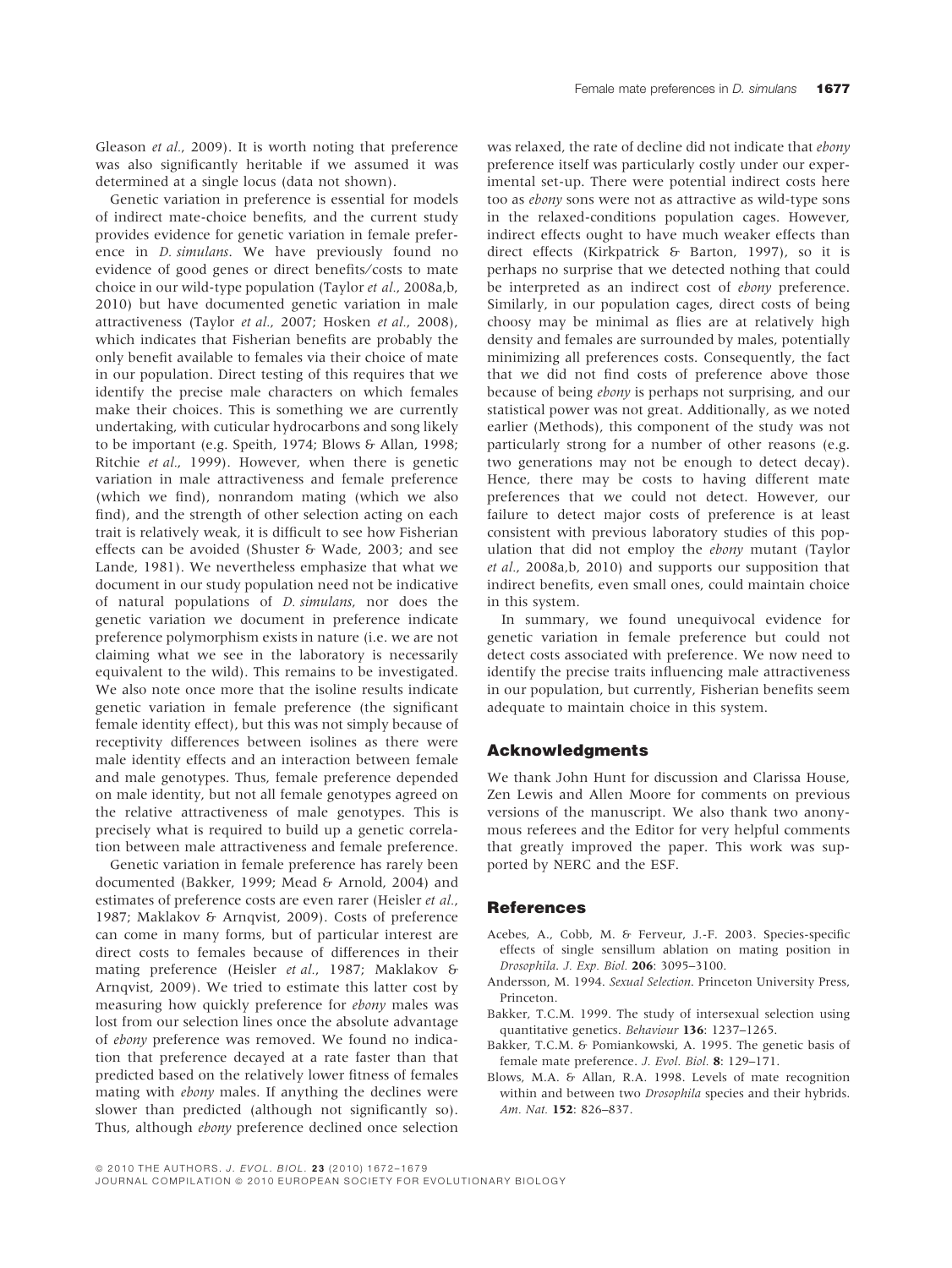- Chenoweth, S.F. & Blows, M.W. 2006. Dissecting the complex genetic basis of mate choice. Nat. Rev. Genet. 7: 681–692.
- de Crespigny, F.E.C. & Wedell, N. 2008. The impact of anaesthesia technique on death and fertility in Drosophila. Physiol. Entomol. 33: 310–315.
- Darwin, C. 1871. The Decent of Man and Selection in Relation to Sex. John Murray, London.
- Dewar, D. & Finn, F. 1909. The Making of Species. The Bodley Head, London.
- Dobzhansky, T. 1947. Genetics of natural populations. XIV. A response of certain gene arrangements in the third chromosome of Drosophila pseudoobscura to natural selection. Genetics 32: 142–160.
- Droney, D.C. 1996. Environmental influences on male courtship and implications for female choice in a lekking Hawaiian Drosophila. Anim. Behav. 51: 821–830.
- Eberhard, W.G. 2002. The function of female resistance behavior: intromission by male coercion vs. female cooperation in sepsid flies (Diptera: Sepsidae). Rev. Biol. Trop. 52: 485–505.
- Englehard, G., Foster, S.P. & Day, T.H. 1989. Genetic differences in mating success and female choice in seaweed flies (Coelopa frigida). Heredity **62**: 123-131.
- Falconer, D.S. 1981. Introduction to Quantitative Genetics. Longman, London.
- Fisher, R.A. 1930. The Genetical Theory of Natural Selection. (Variorum Edition, 1999) Oxford University Press, Oxford.
- Gleason, J.M., James, R.A., Wicker-Thomas, C. & Ritchie, M.G. 2009. Identification of quantitative trait loci through analysis of multiple cuticular hydrocarbons differing between Drosophila simulans and Drosophila sechellia females. Heredity 103: 416-424.
- Hall, D.W., Kirkpatrick, M. & West, B. 2000. Runaway sexual selection when female preferences are directly selected. Evolution 54: 1862–1869.
- Heisler, I.L. 1984a. A quantitative genetic model for the origin of mating preferences. Evolution 38: 1283–1295.
- Heisler, L. 1984b. Inheritance of female mating preference for yellow locus in genotypes of Drosophila melanogaster. Gen. Res. 44: 133–149.
- Heisler, L., Andersson, M., Arnold, S.J., Boake, C.R., Borgia, G., Hausfater, G., Kirkpatrick, M., Lande, R., Maynard Smith, J., O'Donald, P., Thornhill, R. & Weissing, F. 1987. Evolution of mating preferences and sexually selected traits. In: Sexual Selection: Testing the Alternatives (J.W. Bradbury & M. Andersson, eds), pp. 97–118. John Wiley & Son, New York.
- Hoffmann, A.A. & Parsons, P.A. 1988. The analysis of quantitative variation in natural populations with isofemale strains. Genet. Sel. Evol. 20: 87–98.
- Hosken, D.J., Taylor, M.L., Hoyle, K., Higgins, S. & Wedell, N. 2008. Attractive males have greater success in sperm competition. Curr. Biol. 18: R553–R554.
- Iwasa, Y., Pomiankowski, A. & Nee, S. 1991. The evolution of costly mate preference II. The ''handicap'' principle. Evolution 45: 1431–1442.
- Jennions, M.D. & Petri, M. 1997. Variation in mate choice and mating preferences: a review of causes and consequences. Biol. Rev. 72: 283–327.
- Kawanishi, M. & Watanabe, T.K. 1981. Genes affecting courtship song and mating preference in Drosophila melanogaster, Drosophila simulans and their hybrids. Evolution 35: 1128–1133.
- Kirkpatrick, M. 1982. Sexual selection and the evolution of female choice. Evolution 36: 1–12.
- Kirkpatrick, M. & Barton, N.H. 1997. The strength of indirect selection on female mating preferences. Proc. Natl Acad. Sci. USA 94: 1282–1286.
- Kirkpatrick, M. & Ryan, M.J. 1991. The evolution of mating preferences and the paradox of the lek. Nature 350: 33–38.
- Kokko, H., Jennions, M.D. & Brooks, R. 2006. Unifying and testing models of sexual selection. Annu. Rev. Ecol. Syst.  $37:43-66$ .
- Lande, R. 1981. Models of speciation by sexual selection on polygenic traits. Proc. Natl Acad. Sci. USA 78: 3721–3725.
- Mackay, T.F.C., Heinsohn, S.L., Lyman, R.F., Moehring, A.J., Morgan, T.J. & Rollman, S.M. 2005. Genetics and genomics of Drosophila mating behaviour. Proc. Natl Acad. Sci. USA 102(Supp): 1.
- Maklakov, A.A. & Arnqvist, G. 2009. Testing for direct and indirect effects of mate choice by manipulating female choosiness. Curr. Biol. 19: 1903–1906.
- Markow, T.A. 1996. Evolution of Drosophila mating systems. Evol. Biol. 29: 73–106.
- Martin, O.Y. & Hosken, D.J. 2004. Copulation reduces male but not female longevity in Saltella sphondylli (Diptera: Sepsidae). J. Evol. Biol. 17: 357–362.
- Maynard Smith, J. 2000. Attitudes to animal behaviour. In: Evolutionary Genetics: From Molecules to Morphology (R.S. Sign & C.B. Krimbas, eds), pp. 628–640. Cambridge University Press, Cambridge.
- McGuigan, K., van Homrigh, A. & Blows, M.W. 2008. Genetic analysis of female preference functions as function-valued traits. Am. Nat. 172: 194–202.
- Mead, L.S. & Arnold, S.J. 2004. Quantitative models of sexual selection. Trends Ecol. Evol. 19: 264-271.
- Moore, A.J. 1989. Sexual selection in Nauphoeta cineria: inherited mating preference. Behav. Genet. 19: 717–724.
- Moore, A.J. & Moore, P.J. 1988. Female strategy during mate choice: threshold assessment. Evolution 42: 387–391.
- Moore, A.J. & Moore, P.J. 2006. Genetics of sexual selection. In: Evolutionary Genetics: Concepts and Case Studies (C.W. Fox & J.B. Wolf, eds), pp. 339–349. Oxford University Press, Oxford.
- Moree, R. & King, J.R. 1961. Experimental studies on relative viability in Drosophila melanogaster. Genetics 46: 1735–1752.
- O'Donald, P. 1980. Genetic Models of Sexual Selection. Cambridge University Press, Cambridge.
- O'Donald, P. & Majerus, M.E.N. 1985. Sexual selection and the evolution of preferential mating in ladybirds. I. Selection for high and low lines of female preference. Heredity 55: 401– 412.
- Pitnick, S. 1991. Male size influences mate fecundity and remating interval in Drosophila melanogaster. Anim. Behav. 41: 735–745.
- Pomiankowski, A., Iwasa, Y. & Nee, S. 1991. The evolution of costly mate preferences. 1. Fisher and biased mutation. Evolution 45: 1422–1430.
- Radwan, J. 2003. Heritability of male morph in the bulb mite, Rhizoglyphus robini (Astigmata, Acaridae). Exp. Appl. Acar. 29: 109–114.
- Ritchie, M.G. 1992. Behavioral coupling in tettigoniid hybrids (Orthoptera). Behav. Genet. 22: 369–379.
- Ritchie, M.G., Halsey, E.J. & Gleason, J.M. 1999. Drosophila song as a species-specific mating signal and the behavioural importance of Kyriacou & Hall cycles in *D. melanogaster. Anim.* Behav. 58: 649–657.